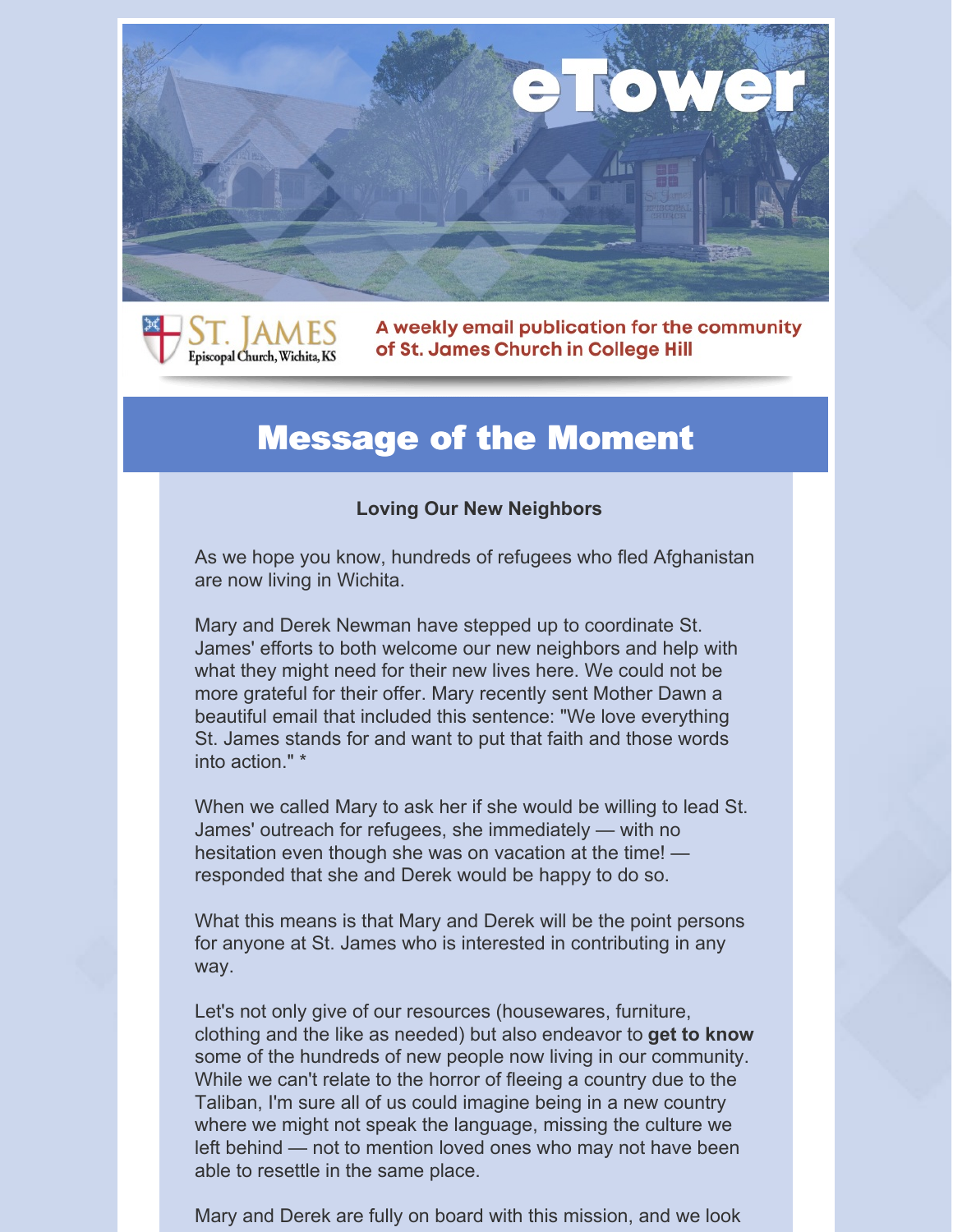forward to seeing where it leads.

If you are interested in joining them, please contact Mary at 316- 655-3146 or **[mary.newman1776@gmail.com](mailto:mary.newman1776@gmail.com)**.

> With blessings, Deb G.

## First Things First

**The Rev. Dillon Green, the Wichita Minster Curate,**will celebrate his first Eucharist at St. James this weekend. Bishop Cathleen Bascom ordained Dillon last weekend. The Rev. Jeff Roper is preaching this weekend.

**Phil Speary's Adult Forum Year-in-Review** starts at 9:45 a.m. Sunday, Jan. 16.

**Our annual meeting** will be at 10:30 a.m. Sunday, Jan. 23. That's a week earlier than usual. Our one worship service that day will be at 9:30 a.m. We will have our regular 5:30 p.m. Saturday service that weekend. You **must be present in person at the annual meeting to vote for the slate**, which is listed **[here](https://stjameswichita.org/2022-slate/)** on our website. Also, a clarification about the Endowment Funds Board: You will vote for four people, not six.

## Readings This Week



Almighty God, whose Son our Savior Jesus Christ is the light of the world: Grant that your people, illumined by your Word and Sacraments, may shine with the radiance of Christ's glory, that he may be known, worshipped, and obeyed to the ends of the earth; through Jesus Christ our Lord, who with you and the Holy Spirit lives and reigns, one God, now and for ever. **Amen.**

Click here to go to the [Lectionary](http://www.lectionarypage.net/) Page

Click here for a free PDF [download](http://r20.rs6.net/tn.jsp?f=0015N_tvbvXKHVacYut7FXvkn7I6o69O2USnI1fPlAahtZ2xON9qoyuGGyfPC6l-cLt3gPN5ZgAEURHf5jgifVAEuui5w5n50dzp5p0ZjPtKSixR8_PsD6pb9kNWCw0yLEwk8SxB-g9KC0otumXSFx2WpDtzUyH4sHINYTH0ij9pNGVMlrtbLmwOfVvbs_WEiCpc-Ke5WomLUJgDu9c5kfaVgZG11m8X1fhNjZspXSD-9G1P2HqRtwRvIWpVB-FM8sPhNzjkjxp_58TfdT70PLOdV6a_l8cJCz7nD7rhfgfEiiFPWiTQYaNXI5kv1ACJGmpw0hQ4y4Dok0PDg6dSb8OvakqWLNY1XfD1NSsVstjWDJbIAsOJxShoJOQL_bPKBQfEyGlhMgbdcd3rQxXlq8meGLemuPu4NxrdOqx5sC4I-Nd0KorLnITAWmYLCYG6vww8p9CZjg-NzLGyfpx33m1Y6iWv9sMT88imYcvvYc9RZ_iBFjnPDAj3jW602fh_E6RTTULNdaK7lsZr3QMUEVHgv6_9cZBf8vcHwbnrmW2p6kZ6fLXaCv3OE-UAo9rswp1afAU7KYCeFZ4ISX8oKomQg==&c=BHQXvMlfeO4ye32HE5rvdCPYjqD_v32hA7ZGwL1XZLQL4LRFC0ULXQ==&ch=1ivdUt9kYwm3-xF_6qOMkGanmDGZtZkuLBVZ7lE_LwA9GzVEuntXZQ==) of the Book of Common Prayer

**Lessons appointed for the Second Sunday after the Epiphany:**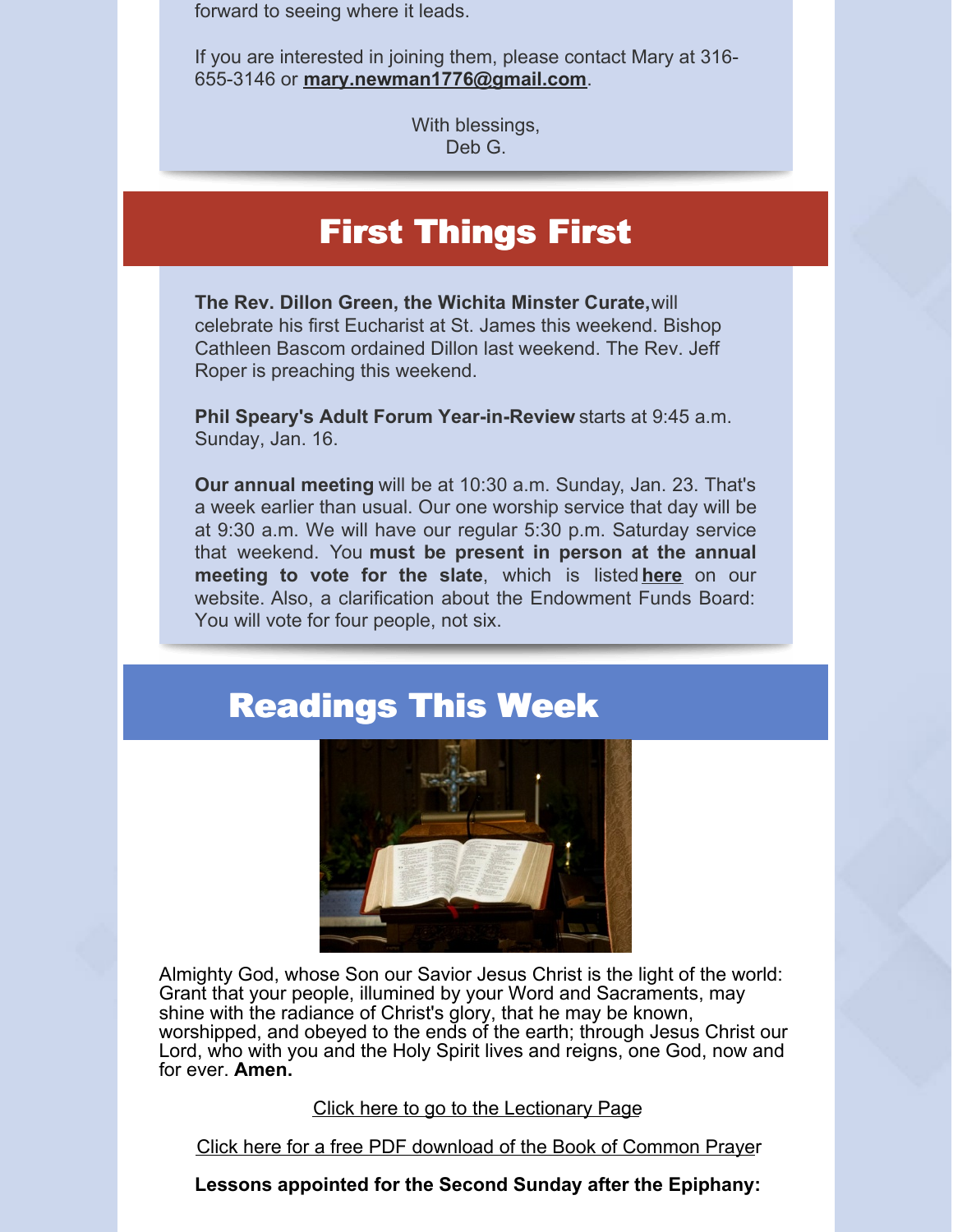**[Isaiah](http://www.lectionarypage.net/YearC_RCL/Epiphany/CEpi2_RCL.html#Ot1) 62:1-5**

**1 [Corinthians](http://www.lectionarypage.net/YearC_RCL/Epiphany/CEpi2_RCL.html#Nt1) 12:1-11**

**John [2:1-11](http://www.lectionarypage.net/YearC_RCL/Epiphany/CEpi2_RCL.html#Gsp1)**

**Psalm [36:5-10](http://www.lectionarypage.net/YearC_RCL/Epiphany/CEpi2_RCL.html#Ps1)**

#### **Calendar**

# **Click here to view our** current calendar of events



# Parish News and Updates

**Daughters of the King** will meet in between services on Sunday, Jan. 16, in the Chapel of the Innocents.

Join the **Creation Care Committee** at 5:45 p.m. Tuesday, Jan. 18, on Zoom. The group plans to have Richard Bowman speak about solar energy, and will also share information from the Nature Conservancy and Sierra Club about Kansas House bill 2320 and other environmental legislation. The Zoom link is: **https://us06web.zoom.us/j/89910730751? [pwd=OGVyenl6RVNjWDE3bFBHZy9uWEg1UT09](https://us06web.zoom.us/j/89910730751?pwd=OGVyenl6RVNjWDE3bFBHZy9uWEg1UT09)**.

**The Vestry** meets at 6 p.m. on Thursday, Jan. 20, on Zoom. Contact Joan Moore at **[joansmoore1984@gmail.com](mailto:joansmoore1984@gmail.com)** for more information.

**Guild Hall [Players](https://stjameswichita.org/2021-22-guild-hall-players-season/)** auditions for "His Passover," written by our own Phil Speary, are scheduled for 1:30 p.m. to 4 p.m. Saturday, Jan. 22, and Sunday, Jan. 23 in the Guild Hall. Newcomers are welcome.

If you are having difficulties watching our live-streamed service while it's live, **here's a video with [easy-to-follow](https://www.youtube.com/watch?v=iVYmOqkds-E) instructions**.

**The Book Club of St. James and St. Stephens**meets at noon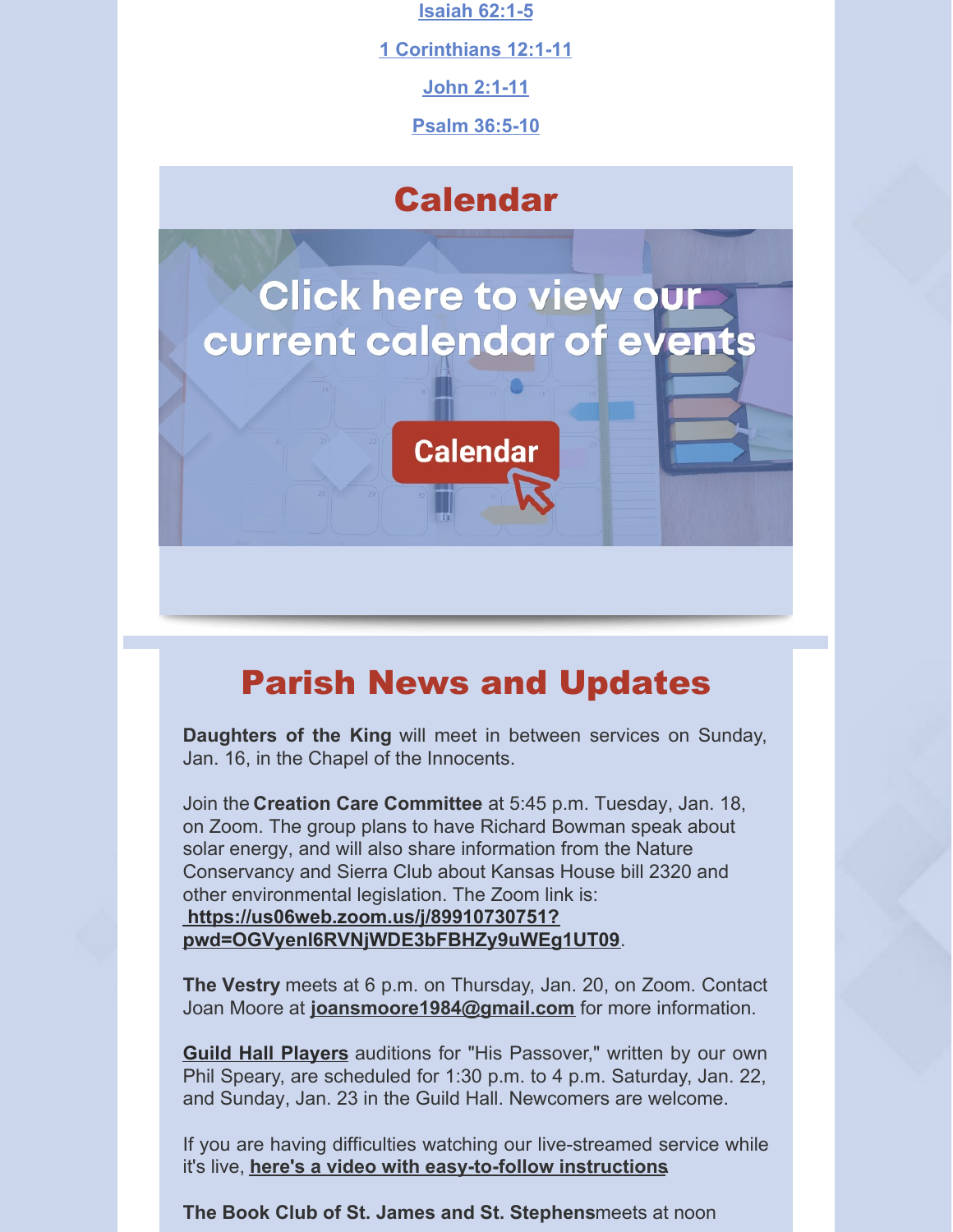Thursdays by Zoom. New members are welcome. The club is reading "The Ghost Writer" by Robert Harris. The Zoom link is: **https://us06web.zoom.us/j/84276590594?**

**[pwd=RnFDRmVKeVhUZzlZOGd5MlVFR29ZUT09](https://us06web.zoom.us/j/84276590594?pwd=RnFDRmVKeVhUZzlZOGd5MlVFR29ZUT09)** The passcode is 20469.

**Gardening work** is planned on the following dates: March 5, March 26, April 9, April 30, May 21, June 4, June 18, July 2, July 16, July 30, Aug. 13, Sept. 24, Oct. 8 and Nov. 19. Volunteers generally meet at 9 a.m. in the spring and 8:30 a.m. in the summer.

**It's not too late to pledge for 2022**. Pledge forms are available at church.

## Children and Youth

Youth Sunday School is planned for 9:45 a.m. Sunday, Jan. 16. Our high school youth group meets at 6 p.m. Wednesdays, and our middle school youth group meets at 7 p.m. Wednesdays.

We are in need of**nursery volunteers**. Please consider joining this fruitful ministry. **Please click here to email [Chelsea](mailto:formation@stjameswichita.org)**[.](mailto:formation@stjameswichita.org)

# Wichita Minster News

The Rev. Dillon Green is offering**Morning Prayer by Zoom** at 9:30 a.m. Mondays, Tuesdays and Wednesdays. The Zoom link is: **https://us06web.zoom.us/j/85465386325? [pwd=L2J4eHZMZ0lkWFJVYTc4b0h4OTI0Zz09](https://us06web.zoom.us/j/85465386325?pwd=L2J4eHZMZ0lkWFJVYTc4b0h4OTI0Zz09).**

**YAW (Young Adults Wichita)** is a ministry of the Wichita Minster led by Dillon. It includes members from St. James, St. John's, Good Shepherd, and St. Stephen's. We meet weekly, currently Mondays at 6 p.m. (time/dates subject to change). If you know anyone interested in participating, please connect them with Dillon at 256-762-5110 or at [dillongreen7@gmail.com](mailto:dillongreen7@gmail.com). If you aren't a young adult (18-35) and want to be involved, we are always looking for people to provide meals for the group each week. Instructions are to prepare for six to 10 people. If you're interested in helping out that way, please contact Dillon.

See more information about the**Wichita Minster on our [website.](https://stjameswichita.org/wichita-minster/)**

#### Prayer

# **Parish Prayers for the Week of Jan. 16**

**In the [Anglican](https://www.anglicancommunion.org/resources/cycle-of-prayer/download-the-acp.aspx) Cycle of Prayer:** The Church of England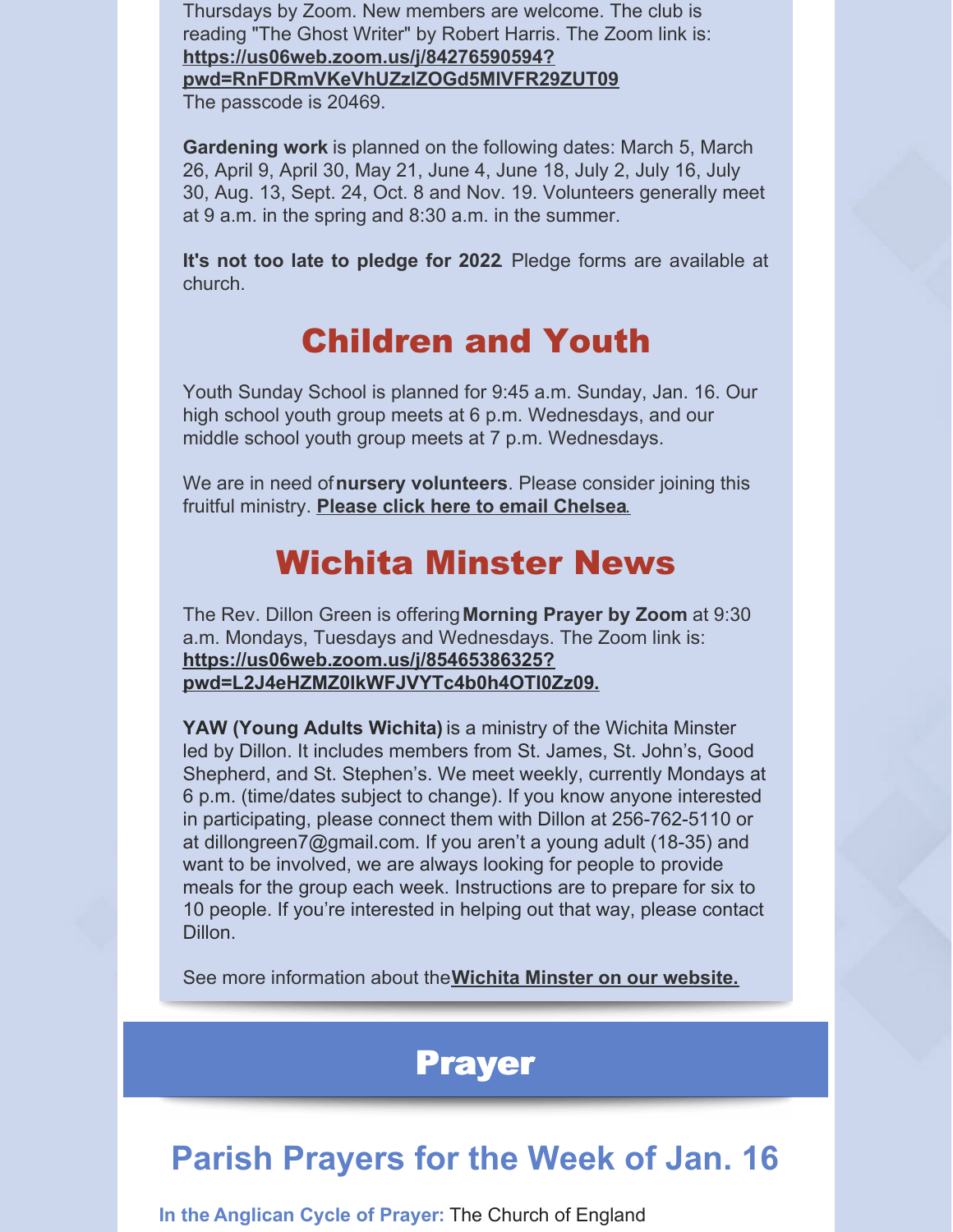**In the World Council of [Churches](https://www.oikoumene.org/resources/prayer-cycle) Cycle of Prayer:** The people of Bahrain, Kuwait, Oman, Qatar, Saudi Arabia, United Arab Emirates and Yemen

**In the [Kansas](http://www.episcopal-ks.org/resources/cycle-of-prayer.php) Cycle of Prayer:** St. Peter's, Pittsburg

**Pray for those serving in the military:**Will Corkins, J. David Anderson-Lusk and Maureen Tanner.

**Pray for those who have died:**Ann Elizabeth Bishop, Ann Lusk (mother of Luree Lusk), Gretchen Waite, Tom Tadtman (brother of Marilyn Taylor), George Armantrout, Hugh Auchterlonie,Elia Daily, Jenny Davis, Jimmie Grey, Lorayne King, Matt Mitchell and David Rumley.

**Pray for those who are in trouble, sorrow, need, sickness or any other adversity:** Dan C. (son-in-law of the late Joan McRae and the brother-inlaw of the late Marsha McRae Bacon), Katy (daughter of Jerry Malone), Luree, Barry, Nancy, Matt, Angee, Dylan, Glenna, Greg W., Pat, Marilyn, Sue, Pam, Danny, Jim T., Sage, Gary, Helen,

Jean, Marge, Dal, Jayne, Betty, Gus, Bob, Joe, Judy, Joy, Joan, Rick, (friend of Deb G's) all people with COVID-19, and all health care workers.

**Our Parish Prayer List:** All members of our parish community are asked to pray for each person on our prayer list. To share your prayers of thanksgiving (births, weddings, new jobs, anniversaries, etc.), to notify us that someone you love is serving in the military, to share that you or someone you love is suffering, or to tell us of a death, please call 316-683- 5686 or email **[office@stjameswichita.org](mailto:office@stjameswichita.org)**.

**If your prayers have been answered, we would love to rejoice with you. Please let us know so your name may be removed from our list of people most urgently in need. Thank you.**

## Let Us Pray

May Almighty God, who led the Wise Men by the shining of a star to find the Christ, the Light from Light, lead you also, in your pilgrimage, to find the holy One. *Amen.*

May God, who sent the Holy Spirit to rest upon the Only begotten at his baptism in the Jordan River, pour out that Spirit on you who have come to the waters of new birth. *Amen.*

May God, by the power that turned water into wine at the wedding feast at Cana, transform your lives and make glad your hearts. *Amen.*

And the blessing of God, the Father, the Son, and the Holy Spirit, be among you and remain with you always. *Amen.*

#### Helpful Links